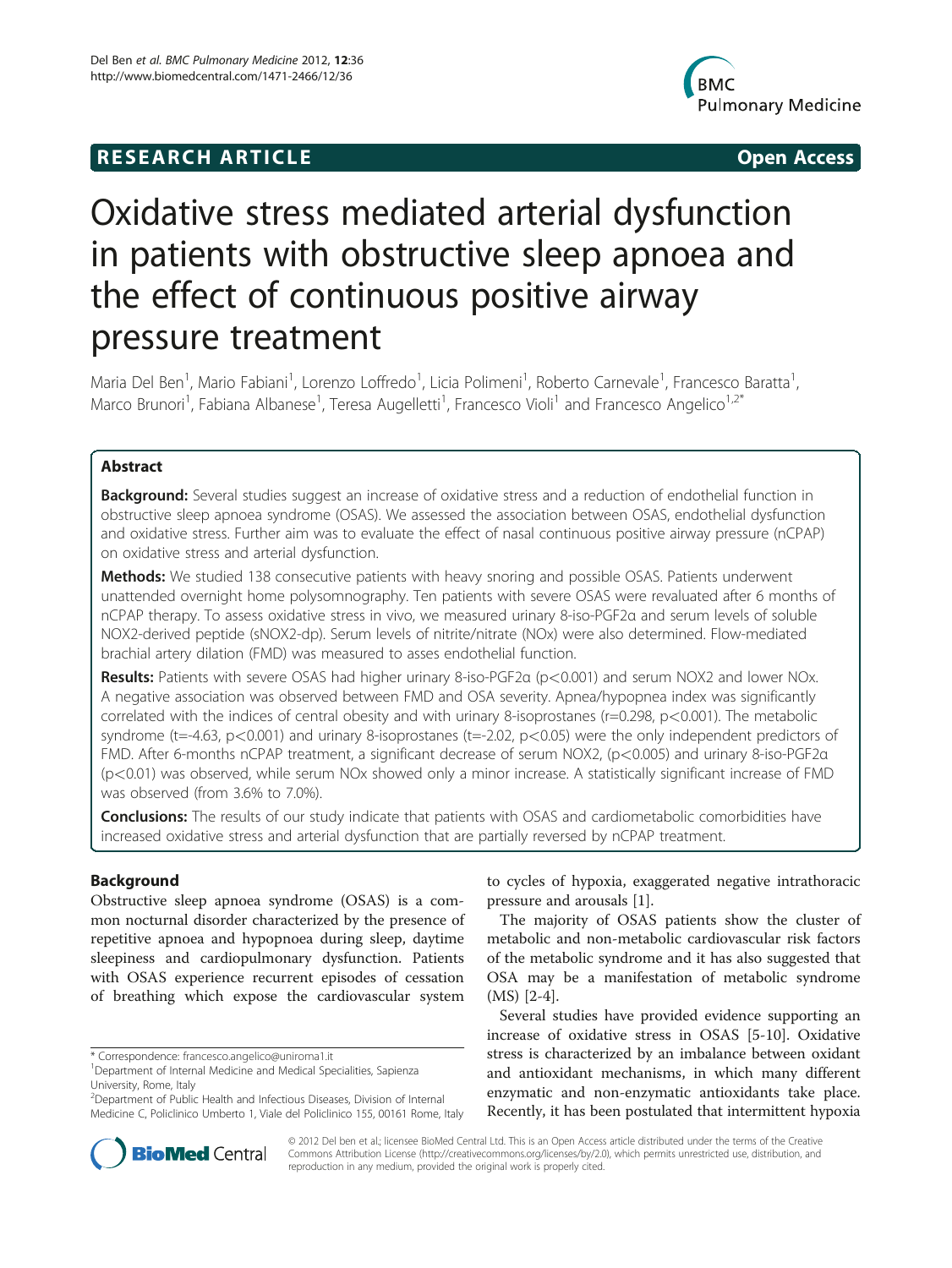can induce inflammation and that the development of inflammation in response to hypoxia may be clinically relevant. [\[11\]](#page-6-0). Previous studies have also demonstrated that total nitrate and nitrite (NOx) production is lower in OSAS patients than in controls [[12,13](#page-6-0)]. Both oxidative stress and inflammation are major components in the initiation and development of endothelial dysfunction, which is widely accepted as an early marker of atherosclerosis. Flow-mediated, brachial artery vasodilation (FMD) is a well established marker of endothelial function, as the result of endothelial release of NO [\[14-16](#page-6-0)]. Endothelial function, which is the result of a reduction in NO bioavailability, is markedly reduced in patients with moderate/severe OSAS [\[17-23](#page-6-0)]. Chronic low-grade inflammation, oxidative stress, metabolic abnormalities and endothelial dysfunction in OSAS could accelerate atherogenesis. However, so far, the biological mechanisms which may explain the association of OSA with endothelial dysfunction are still under debate.

Nasal continuous positive airway pressure (nCPAP) is first-line therapy for OSAS to reduce daytime sleepiness and improve cardiovascular and metabolic outcomes [[24\]](#page-6-0). Previous studies have demonstrated a beneficial effect of nCPAP on several markers of oxidative stress in patients with OSAS [[25-29\]](#page-6-0). An improvement of arterial dysfunction after nCPAP therapy has been also demonstrated [[12](#page-6-0),[30-33\]](#page-6-0).

Aim of our study was to assess the association between OSAS, endothelial dysfunction and oxidative stress in a sample of patients with different severity of OSAS. Further aim was to evaluate the effect of nCPAP on FMD and the levels of markers of systemic oxidative stress in patients with severe OSAS after using nCPAP for six months.

# Methods

# Patients

The study group consisted of 138 consecutive patients who were referred to our metabolic outpatients clinic because of suspected metabolic disorders with heavy snoring and possible OSAS. All patients had a complete clinical and biochemical work up, including polysomnography (PSG), as part of routine clinical examination.

Written consent was obtained from all subjects before the study and the study conforms to the ethical guidelines of the 1975 Declaration of Helsinki. The research protocol was approved by the University Department of Experimental Medicine and Pathology scientific board in 2004. According to the Hospital Ethical Committee guidelines, ethical approval was not required since the study was observational and did not include the use of new drugs and/or new experimental treatments. To be eligible for the study, patients had to fulfil the following criteria: no history and clinical signs of heart failure,

autoimmune disease, acute inflammatory disease, or any severe disease shortening life expectancy, such as diagnosed cancer, chronic liver disease, severe renal disease.

Arterial blood pressure was measured on the right arm with the subjects in a sitting position and after a 5-min rest, using a mercury sphygmomanometer: the average of two measurements, 1 min apart, was considered. Waist circumference, height and weight were recorded with subjects wearing light clothing, without shoes and body mass index (BMI) was calculated as weight (Kg) divided by height  $(m<sup>2</sup>)$ . MS was diagnosed following the International Diabetes Federation criteria [[34\]](#page-6-0). Diabetes was diagnosed according to the WHO criteria. Subjects taking insulin or oral antidiabetic drugs were considered to have diabetes.

#### Flow-mediated vasodilatation

Ultrasound assessment of endothelial dependent and independent FMD of brachial artery was investigated according to the recently reported guideline [[16\]](#page-6-0). Briefly, the study was performed in a temperature-controlled room (22°C) with the subjects in a resting, supine state between 8 a.m. and 10 a.m. after at least a 8-hour fasting; brachial artery diameter was imaged using a 7.5-Mhz linear array transducer ultrasound system (Siemens) equipped with electronic callipers, vascular software for two-dimensional imaging, colour and spectral Doppler, and internal electrocardiogram; the brachial artery was imaged at a location 3–7 cm above the antecubital crease; to create a flow stimulus in the brachial artery, a sphygmomanometric cuff was placed on the forearm; the cuff was inflated at least 50 mmHg above systolic pressure to occlude artery inflow for 5 min; all vasodilatation measurements were made at the end of diastole; FMD was expressed as a change in post-stimulus diameter evaluated as a percentage of the baseline diameter.

#### Blood sampling protocol

Fasting venous blood samples were taken in the supine position on the morning after performing polysomnography and stored at −80°C until assay. A final morning fasting blood sample was obtained after using CPAP treatment for a period of six months.

Subjects underwent routine biochemical evaluation including fasting total and HDL-cholesterol, triglycerides, glucose and insulin. Serum total cholesterol, HDLcholesterol and triglycerides were measured by an Olympus AN 560 apparatus using an enzymatic colorimetric method. LDL-cholesterol levels were calculated according to the Friedwald formula. Plasma insulin levels were assayed by commercially available radioimmunoassay. The homeostasis model assessment (HOMA-IR) was used to estimate insulin resistance using the formula: glucose (mmol/L) x [insulin (mU/L)/22.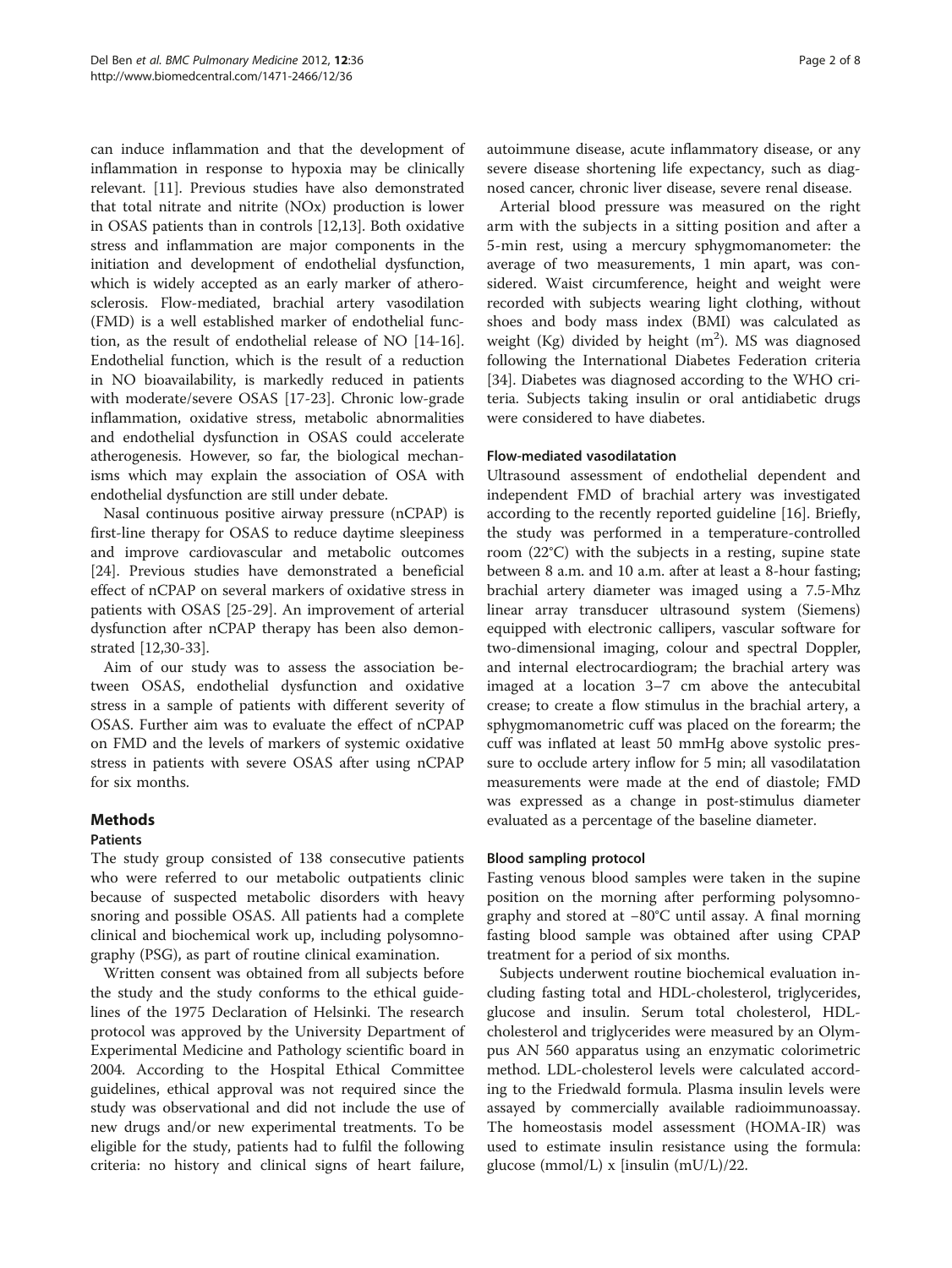A colorimetric assay kit (Tema Ricerca, Italy) was used to determine nitric oxide metabolites nitrite and nitrate (NOx) in the serum. Intra-assay and interassay coefficients of variation were 2.9% and 1.7% respectively.

Serum levels of soluble NOX2-derived peptide (sNOX2-dp) were detected by ELISA method as previously described [\[35\]](#page-6-0); intra-assay and inter-assay coefficients of variation were 5.2% and 6%, respectively. Values are expressed as pg/ml.

Urinary 8-iso-prostaglandin F2α (8-iso-PGF2α) was measured by a previously described and validated enzyme immunoassay method [\[36\]](#page-6-0). Intra-assay and inter-assay coefficients of variation were 2.1% and 4.5%, respectively.

# Polysomnography (nocturnal recording)

Patients underwent unattended overnight home PSG using a overnight home sleep recording (Embletta, PDS; Medcare, Reykjavik, Iceland). The device recorded nasal and oral airflow, chest and abdominal movements, and pulse oximetry. The sleep recordings were downloaded to a computer and scored by a principal investigator. A minimum of 5 hours of recording was accepted to be adequate for scoring. The presence and severity of apnea was assessed based on the number of apnoea/hypopnoea episodes per hour of sleep (apnoea/hypopnoea index AHI). Apnea was defined as continuous cessation of airflow for more than 10-s and hypopnoea was defined as reduction of airflow for more than-10 s with oxygen desaturation of ≥4% and arousal. OSAS was defined as an AHI of ≥5. Patients were categorized into four subgroups according to OSA severity, as follows; normal AHI <5 events/h; mild OSA, AHI <5 to <15 events/h; moderate OSA, AHI <15 to <30 events/h; severe OSA, AHI ≥30 events/h.

Patients had overnight home pulse oximetry monitoring with a transcutaneous fingertip sensor connected via cable to an OhmedaBiox 3700 pulse oximeter (Louisville, CO). The mean haemoglobin oxygen saturation level  $(SaO<sub>2</sub>)$  in total sleep time was also calculated.

Patients with severe OSAS underwent a full-night nCPAP titration study at home using an automated pressure setting device. The first consecutive 10 patients with severe OSAS who adhered to nCPAP treatment over a period of six months were revaluated.

Adherence to nCPAP was defined as nCPAP use for at least 4 hours per night and 5 days per week.

#### Statistical analysis

Statistical analysis was performed by using the SPSS statistical software version 11.0 for Windows (SPSS,Inc.,Chicago.Illinois). All variables were tested for normal distribution prior to analyses. Data are expressed as the mean ± SD for continuous variables. The correlation between variables was analysed with the Pearson and the

Spearman tests. Student's t-test for unpaired data was used for the comparison of mean values. Group comparisons were performed by use of analysis of variance and test for linear trend in One-way ANOVA. Proportions and categorical variables were tested by the  $\chi^2$ -test and by the 2-tailed Fisher's exact method when appropriate. Multiple linear regression analysis was performed to determine the independent predictors of FMD. All P-values are two-tailed; a P-value of less than 0.05 was considered statistically significant.

# Results

Out of the 138 patients who performed overnight polysomnography, 47 had a primary snoring and 91 had a positive polysomnography for OSA: 61 had mild/ moderate and 30 severe OSA.

Clinical and metabolic characteristics of patients with OSA by severity and control snorers are reported in Table [1.](#page-3-0) A strong positive association was observed between OSA severity and the indices of central obesity, i.e. body mass index  $(p=<0.01)$  and waist and hip circumferences ( $p < 0.001$ ). In addition, a positive association was observed with serum insulin and HOMA-IR level and with urinary 8-iso-PGF2α concentration. As compared to non-OSAS, patients with severe OSAS had statistically significant higher urinary 8-iso-PGF2α and higher serum sNOX2-dp and lower NOx, although not at a statistically significant extent. Furthermore, a statistically significant negative association was observed between FMD and OSA severity.

Table [2](#page-3-0) shows the prevalence of MS and its components in patients with different severity of OSAS. A statistically significant increase in the prevalence of central obesity was observed from snorers to subjects with severe OSAS (p=0.012), although a positive trend was also observed for the other components of MS. Fifty-six percent of patients with OSAS had MS, and 62.6%, 30.0% and 67.1% had hypertension, hyperlipidemia and hyperglycemia and/or type 2 diabetes, respectively.

Table [3](#page-4-0) shows bivariate correlations between AHI and some clinical and metabolic characteristics. AHI was significantly correlated with the indices of central obesity and with urinary 8-isoprostanes ( $r=0.298$ ,  $p<0.001$ ). In turn, urinary 8-iso-PGF2α were positively correlated with sNOX2-dp ( $r=0.250$ ,  $p<0.01$ ) and negatively correlated with NOx ( $r=0.360$ ,  $p<0.001$ ). A negative correlation was also observed between FMD and waist circumference ( $r=-0.199$ ;  $p<0.05$ ), serum insulin and triglyceride levels (r=-0.241; p=0.01 and r=-0.238; p<0.01 respectively) and the metabolic score (r=-0.335;  $p < 0.001$ ).

In a stepwise multiple regression analysis including age, gender, waist circumference, AHI, Sa0<sub>2,</sub> HOMA-IR, total cholesterol, systolic blood pressure, diabetes, urinary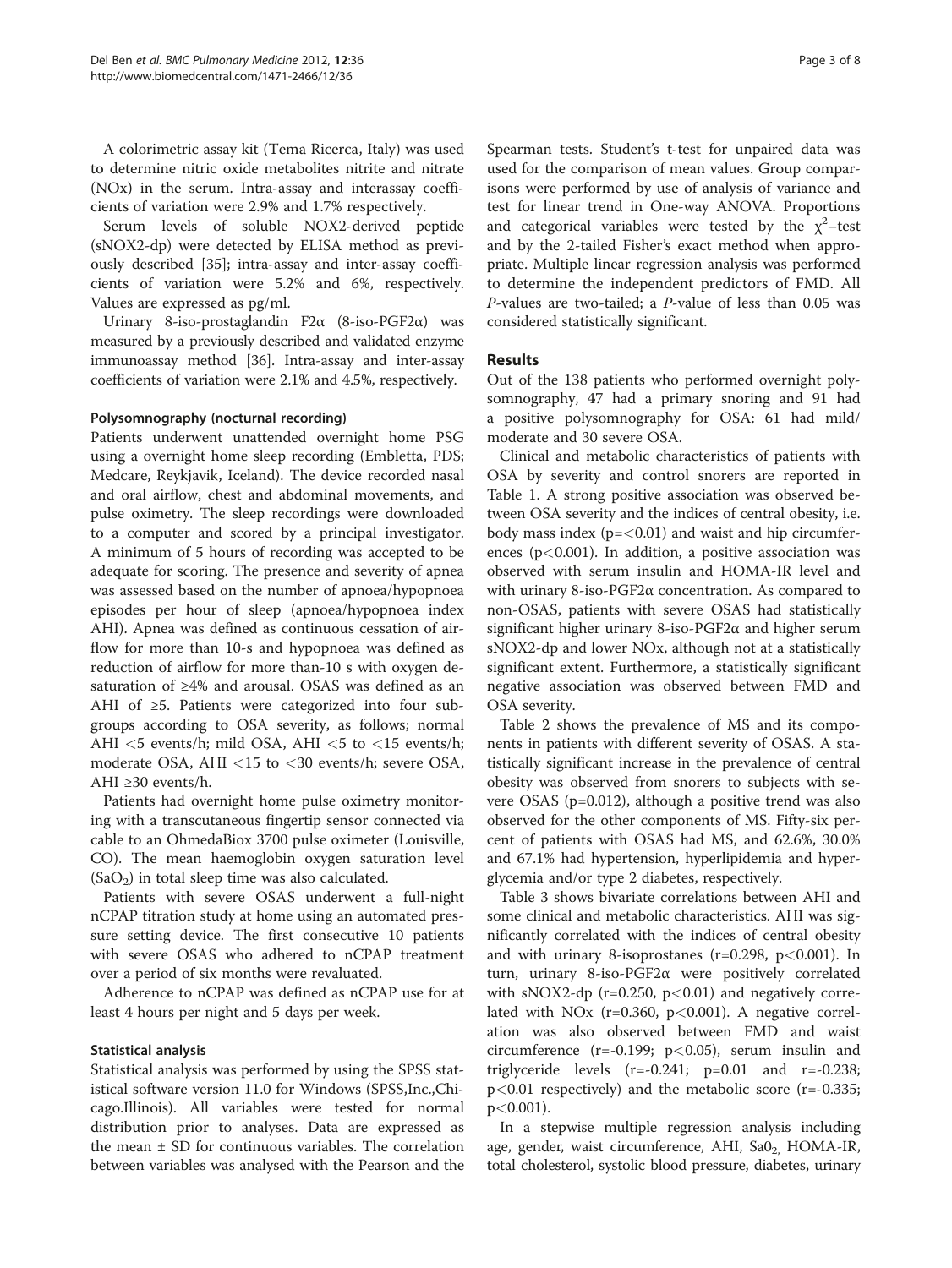|                                        | O S A            |                   |                  |           |
|----------------------------------------|------------------|-------------------|------------------|-----------|
|                                        | snorers          | mild/moderate     | severe           |           |
|                                        | AHI $<$ 5 n=47   | AHI $5 - 29$ n=61 | AHI>30 n=30      | P         |
| Age                                    | $51.3 \pm 11.7$  | 53.2±11.7         | $56.6 + 9.8$     | NS.       |
| Males (%)                              | 66.0             | 70.5              | 83.3             | <b>NS</b> |
| <b>AHI</b> (events/h)                  | $1.2 \pm 1.4$    | $14.6 \pm 8.0$    | $42.8 \pm 14.2$  | < 0.001   |
| Average SaO <sub>2</sub>               | 95,0±1,4         | $93,6 \pm 2,2$    | $92,6 \pm 2,5$   | < 0.01    |
| <b>Body Mass Index</b> ( $kg/m2$ )     | $29,3 \pm 3,9$   | $30,5 \pm 4,5$    | $32,8 \pm 5,1$   | < 0.01    |
| Waist circumference (cm)               | $102,5 \pm 11,1$ | 105,8±12,1        | 113,6±12,1       | < 0,001   |
| Hip circumference (cm)                 | $106,5 \pm 8,5$  | 109,9±9,1         | 116,9±11,7       | $<$ 0,001 |
| Blood glucose (mg/dl)                  | $103.1 \pm 24.5$ | $107.5 + 41.5$    | $107.1 \pm 28.1$ | 0.428     |
| <b>Insulin</b> ( $\mu$ U/mL)           | $14.0 \pm 6.7$   | $19.2 \pm 19.3$   | $24.4 \pm 22.4$  | < 0.05    |
| <b>HOMA-IR</b>                         | $3.6 \pm 1.9$    | $5.8 + 6.8$       | $8.4 \pm 11.1$   | < 0.01    |
| Total cholesterol (mg/dl)              | 210.4±41.4       | 201.4±38.7        | 207.9±39.9       | <b>NS</b> |
| LDL-cholesterol (mg/dl)                | 137.7±35.2       | 128.0±33.7        | 128.8±33.3       | <b>NS</b> |
| HDL-cholesterol (mg/dl)                | $46.8 \pm 11.5$  | $46.0 \pm 11.5$   | $45.8 + 9.9$     | <b>NS</b> |
| Triglycerides (mg/dl)                  | 131.1±65.8       | 136.1±80.7        | 167.5±134.0      | <b>NS</b> |
| Urinary 8-iso-PGF2a (pg/mg creatinine) | 284.0±77,3       | 289.5±77,0        | 337.6±74.5       | < 0.001   |
| $sNOX2-dp$ (pg/ml)                     | $26.2 \pm 8.2$   | $26.3 \pm 7.5$    | 28,8±8.0         | <b>NS</b> |
| Serum NOx (uM/ml)                      | $27.1 \pm 14.6$  | 27.0±12,5         | $23,6 \pm 16.0$  | <b>NS</b> |
| FMD%                                   | $6.2 \pm 3.2$    | $7.2 + 4.6$       | $4.9 + 2.7$      | < 0.05    |

#### <span id="page-3-0"></span>Table 1 Clinical and metabolic characteristics of patients with OSA by severity and control snorers

8-iso-PGF2α and MS, as independent variable, MS ( $\beta$ = -0.40, t=-4.63, p<0.001) and urinary 8-iso-PGF2α (β=  $-0.17$ , t= $-2.02$ , p $< 0.05$ ) were the only independent predictors of FMD  $(R^2=0.18)$ .

Changes before and after CPAP treatment observed in the first consecutive 10 patients with severe OSAS who were compliant to CPAP treatment over a period of six months. are shown in Table [4](#page-4-0). During treatment, mean HAI of the patients was significantly decreased from 43.4  $\pm 12.6$  at baseline to 7.0 $\pm 5.0$  (p<0.001), while mean Sa0<sub>2</sub> increased from 91.8±3.7 to 97.0±1.0 (p=0.001). A statistically significant decrease of mean serum sNOX2-dp ( $p$ <0.005) and of urinary 8-iso-PGF2 $\alpha$  ( $p$ <0.01) was observed, while serum NOx showed only a minor statistically non significant increase. A statistically significant increase of FMD was also observed (from 3.6% to 7.0%). During the six months treatment, no significant change in body weight or cardiovascular risk factors was observed.

#### **Discussion**

In our study, patients with severe OSA syndrome presented increased systemic oxidative stress. To assess oxidative stress in vivo, we measured urinary 8-isoprostanes, which are reliable markers of lipoperoxidation and, for the first time, sNOX2-dp, a marker of NOX2 activation by blood cells, which is a ROS generating enzyme implicated in arterial function via oxidative-stress mediated NO inactivation [\[3,37,38](#page-6-0)].

| Table 2 Prevalence of MS and its components in patients with different severity of OSAS |  |  |  |  |
|-----------------------------------------------------------------------------------------|--|--|--|--|
|-----------------------------------------------------------------------------------------|--|--|--|--|

|                                   | O S A          |                   |               |           |
|-----------------------------------|----------------|-------------------|---------------|-----------|
|                                   | snorers        | mild/moderate     | severe        |           |
|                                   | AHI $<$ 5 n=47 | AHI $5 - 29$ n=61 | AHI≥30 n=30   | Ρ         |
| Hyperglycemia*                    | 46             | 41                | 56,7          | <b>NS</b> |
| Hypertension*                     | 51,1           | 60,7              | 66,7          | <b>NS</b> |
| Central obesity*                  | 78,7           | 75,4              | 96,7          | < 0.05    |
| Low HDL-cholesterol*              | 27,7           | 29,5              | 40            | <b>NS</b> |
| Hypertriglyceridemia*             | 21,3           | 23                | 40            | <b>NS</b> |
| All Metabolic syndrome*           | 46,8           | 49,2              | 70            | <b>NS</b> |
| Metabolic syndrome* with diabetes | 8,5            | 23                | 16,7          | <b>NS</b> |
| <b>SCORE Metabolic Syndrome</b>   | $2.1 \pm 1.2$  | $2.3 \pm 1.4$     | $2.9 \pm 1.2$ | < 0.05    |

\*according to IFD criteria (Ref. [\[34](#page-6-0)]).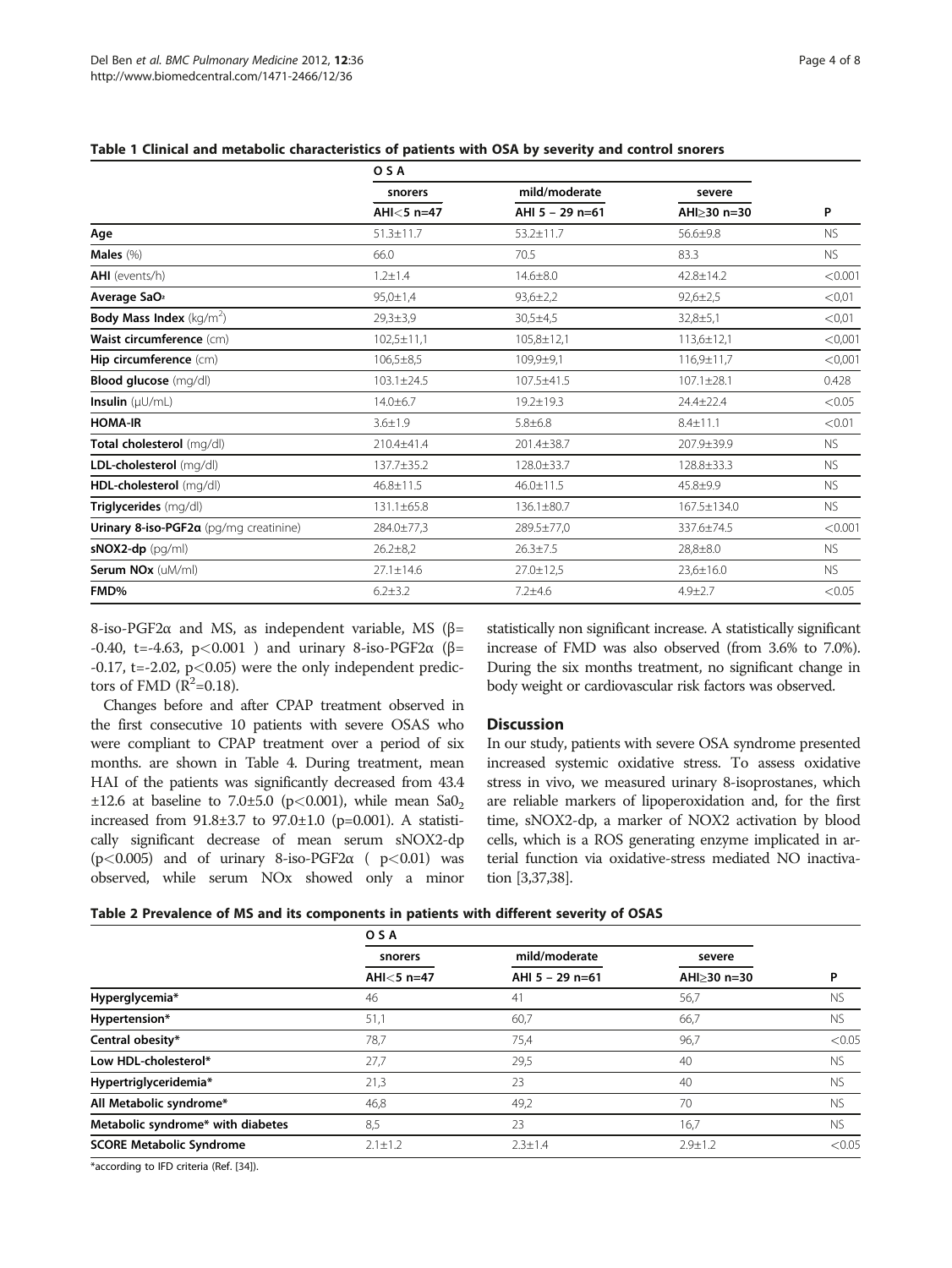<span id="page-4-0"></span>Table 3 Correlations between AHI and some clinical and metabolic characteristics

|                                               |          | AHI     |
|-----------------------------------------------|----------|---------|
|                                               | r        | P       |
| Age                                           | 0.132    | NS.     |
| Average SaO <sub>2</sub>                      | $-0.386$ | < 0.01  |
| Body Mass Index (kg/m <sup>2</sup> )          | 0.271    | < 0.01  |
| <b>Waist circumference</b> (cm)               | 0.294    | < 0.001 |
| <b>Hip circumference</b> (cm)                 | 0.295    | < 0.001 |
| <b>Blood glucose</b> (mg/dl)                  | 0.015    | NS.     |
| <b>Insulin</b> ( $\mu$ U/mL)                  | 0.249    | < 0.01  |
| <b>HOMA-IR</b>                                | 0.284    | < 0.01  |
| Total cholesterol (mg/dl)                     | $-0.034$ | NS.     |
| LDL-cholesterol (mg/dl)                       | $-0.102$ | NS.     |
| HDL-cholesterol (mg/dl)                       | $-0.055$ | NS.     |
| Triglycerides (mg/dl)                         | 0.056    | NS.     |
| <b>Urinary 8-iso-PGF2a</b> (pg/mg creatinine) | 0.298    | < 0.001 |
| $sNOX2-dp$ (pg/ml)                            | 0.013    | NS.     |
| Serum NOx (uM/ml)                             | $-0.135$ | NS.     |
| FMD%                                          | $-0.166$ | NS.     |
| Metabolic score                               | 0.159    | NS.     |

In fact, we found that patients with OSAS had significantly higher 8-iso-PGF2α urinary levels than healthy controls and that the severity of OSA was significantly correlated with the oxidative stress. In addition, severe OSAS had a tendency towards higher serum sNOX2-dp and lower serum nitrate and nitrite (NOx), which are stable NO derivatives, reflecting overall NO production. In keeping with the above results, we found a statistically significant decreased FMD in patients with severe OSAS. At multivariate analysis, MS and urinary 8-iso-PGF2α were independent predictors of FMD suggesting that in patients with OSA oxidative stress promotes arterial dysfunction likely via NO biosynthesis and/or inactivation. Moreover, as already reported, we further confirmed the strong association between MS and endothelial dysfunction [[4\]](#page-6-0).

Table 4 Changes before and after nCPAP treatment in 10 patients with severe OSAS

|                                           | <b>Baseline</b> | After C-PAP     | P         |
|-------------------------------------------|-----------------|-----------------|-----------|
| <b>Body Mass Index</b> ( $kq/m^2$ )       | $35.3 + 5.4$    | $36.0 + 6.0$    | NS.       |
| <b>AHI</b> (events/h)                     | $43.4 + 12.6$   | 7 <sub>±5</sub> | 0.000     |
| <b>ODI</b> (events/h)                     | $35.8 + 23.5$   | $2.8 + 1.6$     | 0.002     |
| Average SaO <sub>2</sub> $(\%)$           | $91.8 \pm 3.7$  | $97 + 1$        | 0.001     |
| Urinary 8-iso-PGF2a<br>(pg/mg creatinine) | $350.5 + 43.3$  | 269.6±48.4      | 0.007     |
| $sNOX2-dp$ (pg/ml)                        | $38.2 + 7.4$    | $79 + 3.2$      | 0.003     |
| Serum NOx (uM/ml)                         | $23.9 + 3.23$   | $27.3 + 5$      | <b>NS</b> |
| $FMD$ $(\%)$                              | $3.64 + 4.2$    | $7.0 + 4.7$     | 0015      |

However, earlier studies of oxidative stress in OSAS provided conflicting results. Yamauchi et al. [\[39](#page-6-0)] found increased urinary 8-hydroxy-20-deoxyguanosine (8-OhdG) excretion in the severe OSA patients, Carpagnano et al. [[10\]](#page-6-0) observed elevated 8-isoprostane levels in the exhaled breath condensate in OSA patients and Dyugovskaya et al. [[40](#page-6-0)] detected an increase in the production of ROS in OSA. Several other studies reported abnormal lipid peroxidation in OSAS [\[7,8](#page-6-0)] or reduced total antioxidant status [[9\]](#page-6-0). Conversely, Wali et al. [[41](#page-6-0)] found no differences in susceptibility of LDL to oxidative stress and Svatikova et al. [\[42\]](#page-6-0) reported that patients with moderate – severe OSA did not have evidence for greater oxidative stress and lipid peroxidation than healthy normal subjects. Negative results were also obtained in a recent study by Lee et al. [[6\]](#page-6-0) where no significant difference in either oxidative stress or antioxidant status markers was observed among normal patients and those with moderate and severe OSA; in this study, oxidative stress was related to central obesity rather than intermittent hypoxia and waist-to- hip ratio was a significant independent variable of oxidized-LDL, glutathione peroxidase, total antioxidant status and superoxide-dismutase.

In our study patients with OSA had reduced FMD, a widely used non invasive method to measure endothelial dysfunction. This is in agreement with the results reported by Oflaz et al. [\[19\]](#page-6-0) and Grebe et al [\[43\]](#page-6-0) who found a significant reduction of FMD in patients with OSA without other co-morbidities compared to healthy subjects; moreover, in the last study, the administration of i.v. vitamin C improved endothelial function in OSAS patients, leading to an increase of FMD to a level comparable to that observed in the control group. Similar findings were obtained by Büchner et al. [[26](#page-6-0)] who found that endothelial function in OSAS patients improved either after infusion of vitamin C or after nCPAP treatment.

Conversely, Kato et al. [[44\]](#page-6-0) found no differences in FMD between OSA patients free of other diseases and healthy controls, although endothelium-dependent vasodilation tested by use of forearm blood flow responses to intra-arterial infusion of acetylcholine showed a blunted vasodilation in OSA patients.

In studies conducted by Chung et al. [\[45\]](#page-7-0), oxygen desaturation index was the only significant determinant of FMD. Finally, in keeping with the above studies, Ip et al. [\[46](#page-7-0)] demonstrated that subjects with OSA had lower FMD compared with subjects without OSA and that major determinants of FMD in OSA patients were AHI and age.

The above data raise the question whether OSA itself results in oxidative stress and arterial dysfunction or it is simply a consequence of metabolic comorbidities frequently associated to OSAS. In fact, in a previous paper, we provided evidence that MS patients have lower FMD and NOx serum levels and increased urinary 8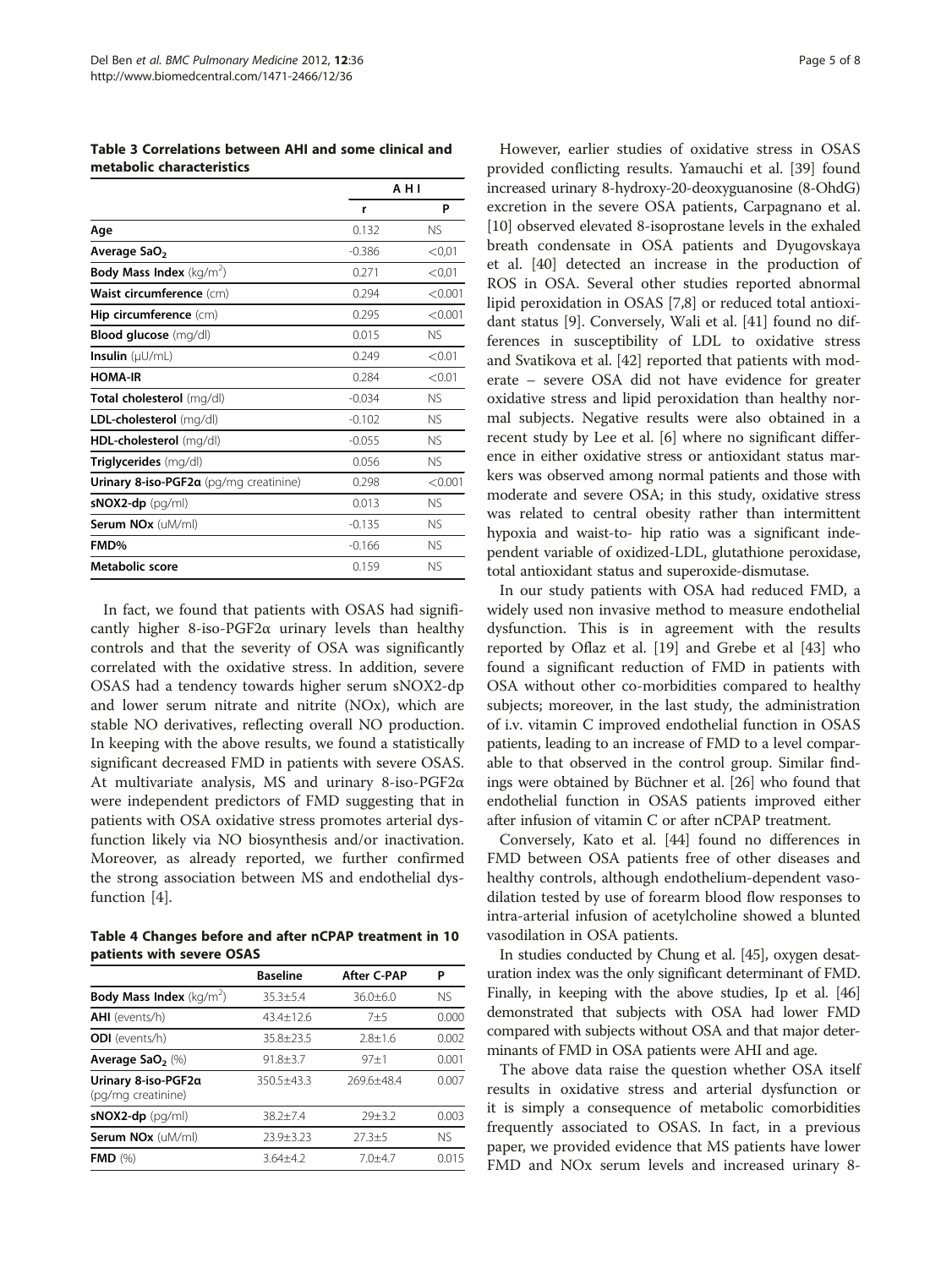iso-PGF2α and serum sNOX2-dp values, as compared to controls [\[47\]](#page-7-0). Thus, we acknowledge that MS and several potential confounders may influence oxidative stress in OSAS.

In our study, the first 10 patients with severe OSAS who adhered to nCPAP therapy were revaluated. Longterm compliance to nCPAP therapy was found to be effective in reducing the levels of systemic oxidative stress. In fact, nCPAP therapy normalized urinary 8-iso-PGF2α and serum sNOX2-dp values even though there was no significant change in body weight or cardiovascular risk factors during the six months treatment.

Our findings are in keeping with the results of several uncontrolled studies showing that short and long term nCPAP reduces oxidative stress in OSAS patients [\[7-10](#page-6-0), [25,27](#page-6-0),[28](#page-6-0)].

Conversely, in a study of 41 moderate-severe OSAS without other diseases, 4 h treatment with nCPAP did not affect plasma levels of isoprostanes and other markers of oxidative stress [\[41\]](#page-6-0). Moreover, one night nCPAP therapy did not significantly change the susceptibility of LDL to peroxidation and the levels of the antioxidant enzymes [\[42](#page-6-0)].

In our study, FMD showed a statistically significant increase after nCPAP over a six months period. This is in keeping with recently reported data [\[23,31,32](#page-6-0)[,47\]](#page-7-0). Moreover, FMD significantly improved 1 week and 4 weeks after nCPAP in 10 male OSA patients concomitantly with an increase of plasma NOx concentrations, and a correlation between the two was observed [\[12](#page-6-0)]. Finally, FMD and endothelial nitric oxide production increased whereas expression of NFkB and nitrotyrosine decreased in patients who adhered to CPAP >4 hours daily [[48\]](#page-7-0).

In addition, in keeping with the above results, an improvement of carotid intima thickness, an early sign of atherosclerosis, was also observed following four-months nCPAP therapy [[33\]](#page-6-0).

Strength of our study are, first, that in contrast to many previous studies performed in otherwise healthy OSAS, we included patients with concomitant chronic diseases such as obesity, metabolic syndrome, hypertension, type 2 diabetes, i.e. a representative sample of the real-world OSA population. Indeed, prevalence of MS in our severe OSAS was 70% and 67% had hypertension and none of these clinical features did change after nCPAP therapy. By contrast, most published papers refer to otherwise healthy OSAS, without cardiovascular comorbidity, poorly representative of the habitual overall OSA population. Therefore, this is the first study to demonstrate the efficacy of nCPAP therapy on oxidative stress and arterial dysfunction in OSA patients with cardiometabolic risk factors, independent from weight loss and risk factor management.

Secondly, we assessed oxidative stress by measuring urinary 8-isoprostanes, which are elevated in several metabolic and cardiovascular diseases and possibly involved in atherosclerosis development and progression. Thirdly, we measured for the first time sNOX2-dp, a marker of NOX2 activation, a member of the NADPH oxidase family which plays an important role in ROS production and the key mechanisms underlying the development of endothelial dysfunction and cardiovascular pathophisiology. Indeed, so far, a role of NADPH oxidase in oxidative and proinflammatory responses after hypoxia/reoxigenation patterns simulating severe sleep apnea oxygenation has been demonstrated in a murine model of sleep apnea [[49\]](#page-7-0).

Unattended home PSG should be considered as a major limitation of this study, although an excellent correlation between the results of attended PSG and home monitoring has been demonstrated [[50\]](#page-7-0). Indeed, PSG and home sleep tests use the same respiratory equipment, pulse oximetry equipment, and movement and position sensors and data generated from each test is analyzed in the same manner. Home monitoring has also the ability to record in a natural sleep environment and patients are tested in the comfort and privacy of their home. Further limitation of the study is the rather small number of patients who were included in the nCPAP study. Finally, the low correlation coefficients between AHI index and markers of oxidative stress suggest caution in the interpretation of the results.

# Conclusions

In conclusion, the results of our study indicate that patients with OSAS have an increased oxidative stress and arterial dysfunction that are partially reversed by nCPAP treatment.

We believe that our findings, which support a strong interplay between OSAS, MS, oxidative stress and arterial dysfunction, may be relevant for a better understanding of the pathogenesis of cardiovascular disorders in patients with OSAS.

#### Competing interests

The authors declare that they have no competing interests.

#### Acknowledgments

We wish to thank nurses Monica Brancorsini and Daniela Salzano for their skilful cooperation.

#### Author details

<sup>1</sup>Department of Internal Medicine and Medical Specialities, Sapienza University, Rome, Italy. <sup>2</sup> Department of Public Health and Infectious Diseases Division of Internal Medicine C, Policlinico Umberto 1, Viale del Policlinico 155, 00161 Rome, Italy.

#### Authors' contribution

MDB participated in the design and coordination of the study; MF and MB performed PSG studies and participated in the design of the study; LL and LP performed FMD studies; FA performed clinical studies; TA contributed to clinical data collection and elaboration: RC carried out the immunoassays; FV reviewed and edited data; FA wrote manuscript/study design and performed the statistical analysis; All authors read and approved the final manuscript.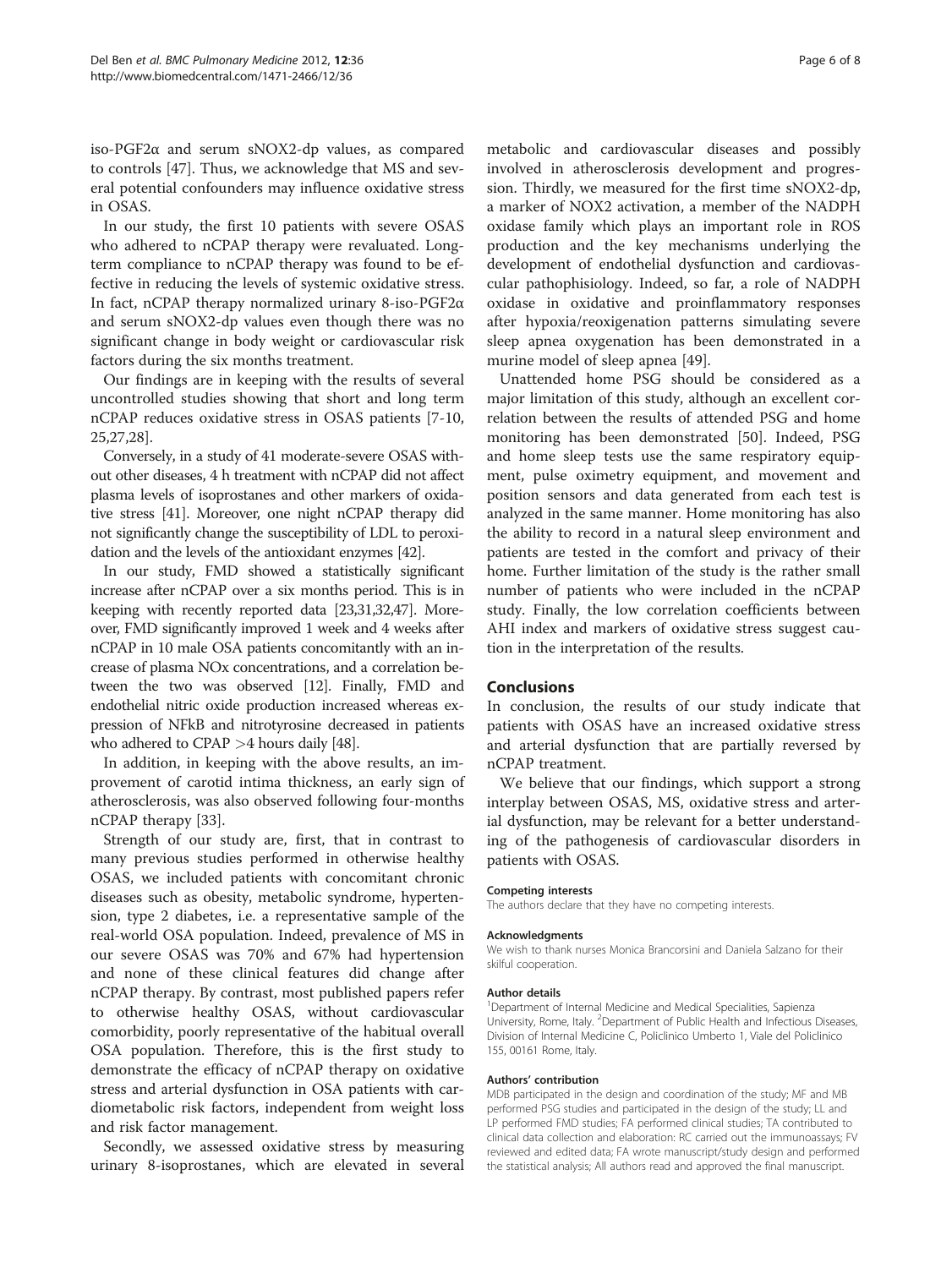#### <span id="page-6-0"></span>Financial disclosure

All the Authors have no relevant financial interest in this manuscript.

Received: 18 August 2011 Accepted: 23 July 2012 Published: 23 July 2012

#### References

- Remmers JE, deGroot WJ, Sauerland EK, Anch AM: Pathogenesis of upper airway occlusion during sleep. J Appl Physiol 1978, 44:931-938.
- 2. Shamsuzzaman AS, Gersh BJ, Somers VK: Obstructive sleep apnoea: implications for cardiac and vascular disease. JAMA 2003, 290:1906–1914.
- 3. Lattimore JD, Celermajer DS, Wilcox I: Obstructive sleep apnea and cardiovascular disease. J Am Coll Cardiol 2003, 41:1429–1437.
- 4. Angelico F, Del Ben M, Augelletti T, et al: Obstructive sleep apnoea syndrome and the metabolic syndrome in an internal medicine setting. Eur J Intern Med 2010, 21:191–195.
- Suzuki YJ, Jain V, Park AM, Day RM: Oxidative stress and oxidant signaling in obstructive sleep apnea and associated cardiovascular diseases. Free Radic Biol Med 2006, 40:1683–1692.
- 6. Lee SD, Ju G, Choi JA, Kim JW, Yoon IY: The association of oxidative stress with central obesity in obstructive sleep apnea. Sleep Breath 2011, 16:511–517.
- 7. Barceló A, Miralles C, Barbé F, Vila M, Pons S, Agustí AG: Abnormal lipid peroxidation in patients with sleep apnoea. Eur Respir J 2000, 16:644-647.
- 8. Lavie L, Vishnevsky A, Lavie P: Evidence for lipid peroxidation in obstructive sleep apnea. Sleep 2004, 27:123–128.
- 9. Katsoulis K, Kontakiotis T, Spanogiannis D: Total antioxidant status in patients with obstructive sleep apnea without comorbidities: the role of the severity of the disease. Sleep Breath 2011, 15:861–866.
- 10. Carpagnano GE, Kharitonov SA, Resta O, Foschino-Barbaro MP, Gramiccioni E, Barnes PJ: 8-Isoprostane, a marker of oxidative stress, is increased in exhaled breath condensate of patients with obstructive sleep apnea after night and is reduced by continuous positive airway pressure therapy. Chest 2003, 124:1386–1392.
- 11. Eltzschig HK, Carmeliet P: Hypoxia and inflammation. N Engl J Med 2011, 364:656–665.
- 12. Ohike Y, Kozaki K, Iijima K, et al: Amelioration of vascular endothelial dysfunction in obstructive sleep apnea syndrome by nasal continuous positive airway pressure-possible involvement of nitric oxide and asymmetric NG, NG-dimethylarginine. Circ J 2005, 69:221–226.
- 13. Ip MS, Lam B, Chan LY, et al: Circulating nitric oxide is suppressed in obstructive sleep apnea and is reversed by nasal continuous positive airway pressure. Am J Respir Crit Care Med 2000, 162:2166–2171.
- 14. Joannides R, Haefeli WE, Linder L: Nitric oxide is responsible for flow-dependent dilatation of human peripheral conduit arteries in vivo. Circulation 1995, 91:1314–1319.
- 15. Cooke JP: Flow, NO and atherogenesis. Proc Natl Acad Sci U S A 2003, 100:768–770.
- 16. Corretti MC, Anderson TJ, Benjamin EJ, et al: Guidelines for the ultrasound assessment of endothelial-dependent flow-mediated vasodilation of the brachial artery: a report of the International Brachial Artery Reactivity Task Force. J Am Coll Cardiol 2002, 39:257–265.
- 17. Chung S, Yoon IY, Shin YK, et al: Endothelial dysfunction and C-reactive protein in relation with the severity of obstructive sleep apnea syndrome. Sleep 2007, 30:997-1001.
- 18. Nieto FJ, Herrington DM, Redline S, Benjamin EJ, Robbins JA: Sleep apnea and markers of vascular endothelial function in a large community sample of older adults. Am J Respir Crit Care Med 2004, 169:354-360.
- 19. Oflaz H, Cuhadaroglu C, Pamukcu B, et al: Endothelial function in patients with obstructive sleep apnea syndrome but without hypertension.Respiration 2006, 73:751–756.
- 20. Chung S, Yoon IY, Lee CH, Kim JW: The association of nocturnal hypoxemia with arterial stiffness and endothelial dysfunction in male patients with obstructive sleep apnea syndrome. Respiration 2010, 79:363–369.
- 21. Chung S: Endothelial dysfunction and inflammatory reactions of eldery and middle aged men with obstructive sleep apnea syndrome. Sleep Breath 2009, 13:11–17.
- 22. Duchna HW, Stoohs R, Guilleminault C, et al: Vascular endothelial dysfunction in patients with mild obstructive sleep apnea syndrome. Wien Med Wochenschr 2006, 156:596–604.
- 23. Jurado-Gámez B, Fernandez-Marin MC, Gómez-Chaparro JL, et al: Relationship of oxidative stress and endothelial dysfunction in sleep apnoea. Eur Respir J 2011, 37:873–879.
- 24. Fleetham J, Ayas N, Bradley D, CTS Sleep Disordered Breathing Committee, et al: Canadian Thoracic Society guidelines: diagnosis and treatment of sleep disordered breathing in adults. Can Respir J 2006, 13:387–392.
- 25. Christou K, Kostikas K, Pastaka C, Tanou K, Antoniadou I, Gourgoulianis KI: Nasal continuous positive airway pressure treatment reduces systemic oxidative stress in patients with severe obstructive sleep apnea syndrome. Sleep Med 2009, 10:87–94.
- 26. Büchner NJ, Quack I, Woznowski M, Stähle C, Wenzel U, Rump LC: Microvascular endothelial dysfunction in obstructive sleep apnea is caused by oxidative stress and improved by continuous positive airway pressure therapy.Respiration 2011, 82:409–417.
- 27. Murri M, Alcázar-Ramírez J, Garrido-Sánchez L, et al: Oxidative stress and metabolic changes after continuous positive airway pressure treatment according to previous metabolic disorders in sleep apnea-hypopnea syndrome patients. Transl Res 2009, 3:111-121.
- 28. Hernandez C, Abreu J, Abreu P, Colino R, Jimenez: Effects of nasal positive airway pressure treatment on oxidative stress in patients with sleep apnea-hypopnea sindrome. Arch Bronconeumol 2006, 42:125–126.
- 29. Jelic S, Padeletti M, Kawut SM, et al: Inflammation, oxidative stress, and repair capacity of the vascular endothelium in obstructive sleep apnea. Circulation 2008, 117:2270–2278.
- 30. Comondore VR, Cheema R, Fox J, et al: The impact of CPAP on cardiovascular biomarkers in minimally symptomatic patients with obstructive sleep apnea: a pilot feasibility randomized crossover trial. Lung 2009, 187:17–22.
- 31. Bayram NA, Ciftci B, Keles T, et al: Endothelial function in normotensive men with obstructive sleep apnea before and 6 months after CPAP treatment. Sleep 2009, 32:1257–1263.
- 32. Ciccone MM, Favale S, Scicchitano P, et al: Reversibility of the endothelial dysfunction after CPAP therapy in OSAS patients. Int J Cardiol 2011, 158:383–386.
- 33. Drager LF, Bortolotto LA, Figueiredo AC, Krieger EM, Lorenzi GF: Effects of continuous positive airway pressure on early signs of atherosclerosis in obstructive sleep apnea. Am J Respir Crit Care Med 2007, 176:706–712.
- 34. Alberti KG, Zimmet P, Shaw J: Metabolic syndrome-a new world-wide definition. A Consensus Statement from the International Diabetes Federation. Diabet Med 2006, 23:469–480.
- 35. Pignatelli P, Carnevale R, Cangemi R, et al: Atorvastatin inhibits gp91phox circulating levels in patients with hypercholesterolemia. Arterioscler Thromb Vasc Biol 2010, 30:360–367.
- 36. Wang Z, Ciabattoni G, Créminon C, et al: Immunological characterization of urinary 8-epi-prostaglandin F2 alpha excretion in man. J Pharmacol Exp Ther 1995, 275:94–100.
- 37. Praticò D: Prostanoid and isoprostanoid pathways in atherogenesis. Atherosclerosis 2008, 201:8–16.
- 38. Cave AC, Brewer AC, Narayanapanicker A, et al: NADPH oxidases in cardiovascular health and disease. Antioxid Redox Signal 2006, 8:691–728.
- 39. Yamauchi M, Nakano H, Maekawa J, et al: Oxidative stress in obstructive sleep apnea. Chest 2005, 127:1674–1679.
- 40. Dyugovskaya L, Lavie P, Lavie L: Increased adhesion molecules expression and production of reactive oxygen species in leukocytes of sleep apnea patients.Am J RespirCrit Care Med 2002, 165:934-939.
- Wali SO, Bahammam AS, Massaeli H, et al: Susceptibility of LDL to oxidative stress in obstructive sleep apnea.Sleep 1998, 21:290–296.
- 42. Svatikova A, Wolk R, Lerman LO, et al: Oxidative stress in obstructive sleep apnoea. Eur Heart J 2005, 26:2435–2439.
- 43. Grebe M, Eisele HJ, Weissmann N, et al: Antioxidant vitamin C improves endothelial function in obstructive sleep apnea. Am J RespirCrit Care Med 2006, 173:897–901.
- 44. Kato M, Roberts-Thomson P, Phillips BG, et al: Impairment of endotheliumdependent vasodilation of resistance vessels in patients with obstructive sleep apnea. Circulation 2000, 102:2607–2610.